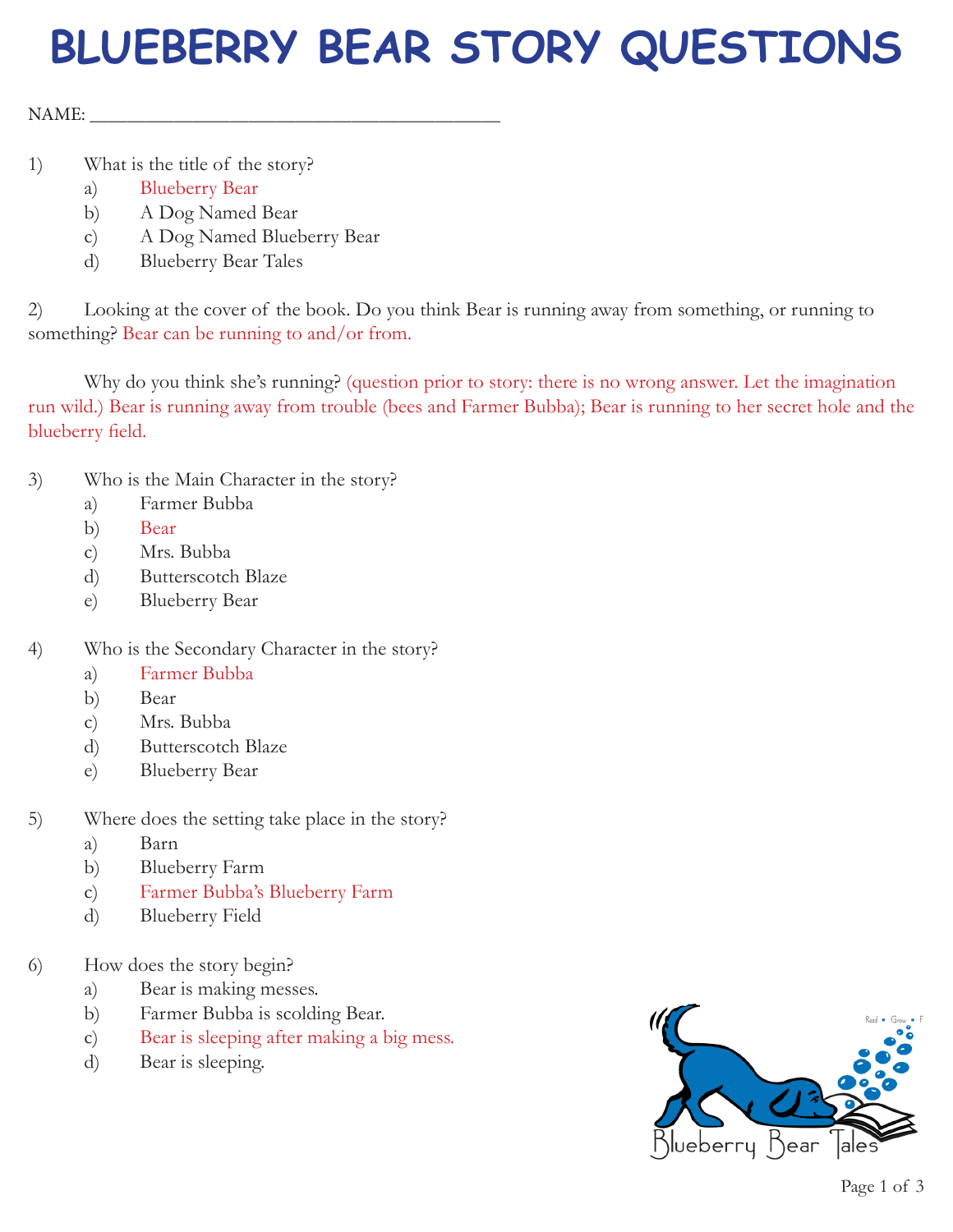## **BLUEBERRY BEAR STORY QUESTIONS, continued**

NAME: \_\_\_\_\_\_\_\_\_\_\_\_\_\_\_\_\_\_\_\_\_\_\_\_\_\_\_\_\_\_\_\_\_\_\_\_\_\_\_\_\_\_\_\_

- 7) What was the author trying to do?
	- a) Persuade
	- b) Inform
	- c) Entertain
- 8) Who is Butterscotch Blaze?
	- a) Goat
	- b) Cow
	- c) Pig
	- d) Horse
- 9) After rolling in the blueberry bushes, why does Bear run in back of the barn?
	- a) To get away from the bees.
	- b) To hide from Farmer Bubba.
	- c) To get to her secret escape hole.
	- d) To play and make messes.
- 10) How Does Bear turn blue?
	- a) By eating too many blueberries.
	- b) She falls in a bucket of blue paint.
	- c) She rolls in blueberry bushes.
	- d) She swims in blueberry seas
	- e) She takes a blueberry bath.
- 11) While rolling in the blueberry bushes, Bear rolls into a fallen hive.
	- a) True
	- b) False

12) Why is Bear being chased by bees? Bear rolls into a fallen bee hive and disrupts the bees.

- 13) Why does Bear run into the farmhouse?
	- a) To run away from the bees.
	- b) To run away from Farmer Bubba.
	- c) Mrs. Bubba is calling for her.
	- d) To run away from the bees and from Farmer Bubba yelling at her.
- 14) After making a big mess in the kitchen, Mrs. Bubba still wants to keep Bear.
	- a) True
	- b) False